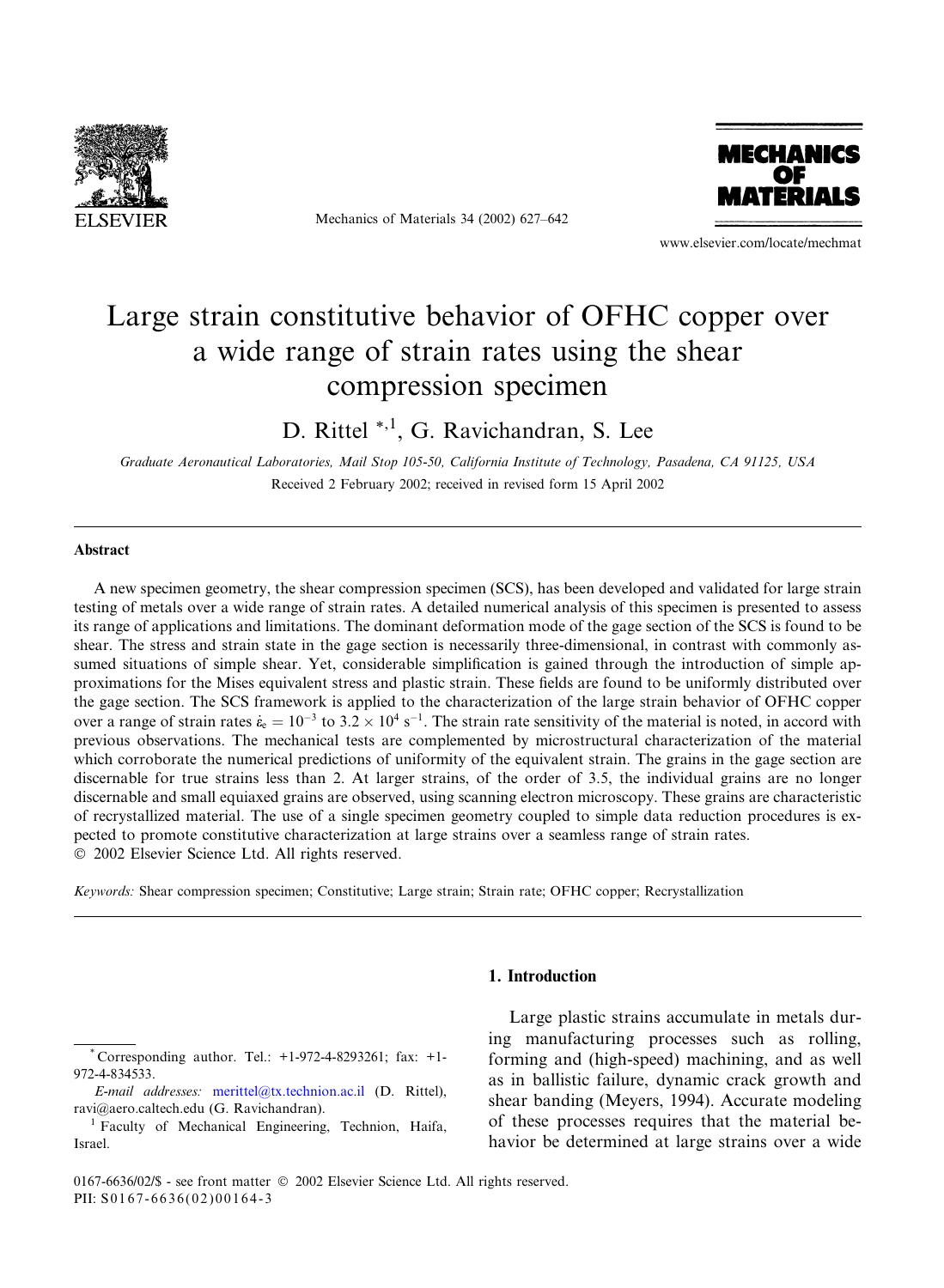range of temperatures and strain rates (e.g. Clifton, 1990; Bodner and Rubin, 1994). The attainment of large strains, using uniaxial testing, is often limited by the development of plastic instabilities (necking, barreling). This situation can be improved by torsion testing of thin tubes. Unfortunately, specimen shakedown or failure is likely to occur at a premature stage of the test. As an alternative, shear testing is often used with the complication related to the fact that a state of pure (or even simple) shear is not easily achieved in most specimen geometries. When a ductile material is tested in shear, large strains develop over a narrow gage section, whose width is not accurately known. Therefore, little is known about the nature and the uniformity of the mechanical fields.

The dynamic nature of many of the abovementioned processes has motivated the study of high-strain-rate deformations. Thin-walled torsion specimens have been used in a Kolsky (split Hopkinson) torsion bar apparatus (e.g. Duffy et al., 1971) for studying high-strain-rate behavior of metals in shear. To achieve large shear strains, specimen geometries were devised in which the linear displacement applied at the specimen boundary was translated into local shear in the gage section. An example of such a specimen is the so-called ''top hat specimen'' which was developed by Meyer and Manwaring (1986), and used thereafter by many other researchers. Another variant is the double shear specimen used by Klepaczko (1998) to study high-strain-rate shear deformation. Finally, at very high strain rates, a simple specimen geometry (thin disc) has been used by Clifton and Klopp (1986) in their pressureshear plate impact experiments. In all these tests, emphasis was on the shear nature of the deformation.

While stress/strain uniformity in the specimen or the gage section must be assessed by numerical techniques, uniformity is generally assumed so that simple relations can be used to determine the shear strain and stress, e.g. Minnaar and Zhou's (1998) comparative study of the shear response of various alloys. Finally, when a large range of strain rates is to be explored, different specimens are generally used, adding to the complexity of the determination of the constitutive behavior at large strains. Typically two gaps exist in the constitutive data for strain rates of interest, between  $10^{0}$ – $10^{2}$  and  $10^4 - 10^5$  s<sup>-1</sup>. Due to various limitations in the testing techniques as well as the specimen geometry, data in these regimes of strain rates is rather sparse. From this brief review, it appears that there is a need for a single specimen for large strains experiments, over a wide range of strain rates (and temperatures), and for which data reduction remains as simple as possible. This paper reports our results regarding the development and application of such a specimen to the constitutive characterization of OFHC copper over a wide range of strain rates and large strains.

The paper is organized in the following four main sections: first, we address the issue of specimen design, characterization and validation through detailed numerical simulations using the finite element method. Next, based on the numerical study, simplified relations between the specimen geometry, loads, prescribed displacements and the stresses and strains are presented. The second section is concerned with the experimental aspects, and it addresses the mechanical behavior of OFHC copper. The specimen is validated experimentally by performing cross-comparisons with other well-established specimen geometries and previous results on this material. The third section concerns the material behavior itself. The stress–strain behavior is characterized over strain rates ranging from  $10^{-3}$  to  $3.5 \times 10^{4}$  $s^{-1}$ . The rate sensitivity of the flow stress is evaluated and the results from microstructural characterization are reported. These results do not only characterize the material but also the uniformity of the deformation in the gage. The last section consists of a brief discussion and concluding remarks for the study.

## 2. Specimen design and validation

## 2.1. The shear compression specimen

The shear compression specimen (SCS) is schematically depicted in Fig. 1. The SCS consists of a short cylinder into which two slots have been machined at 45° to the longitudinal axis. Upon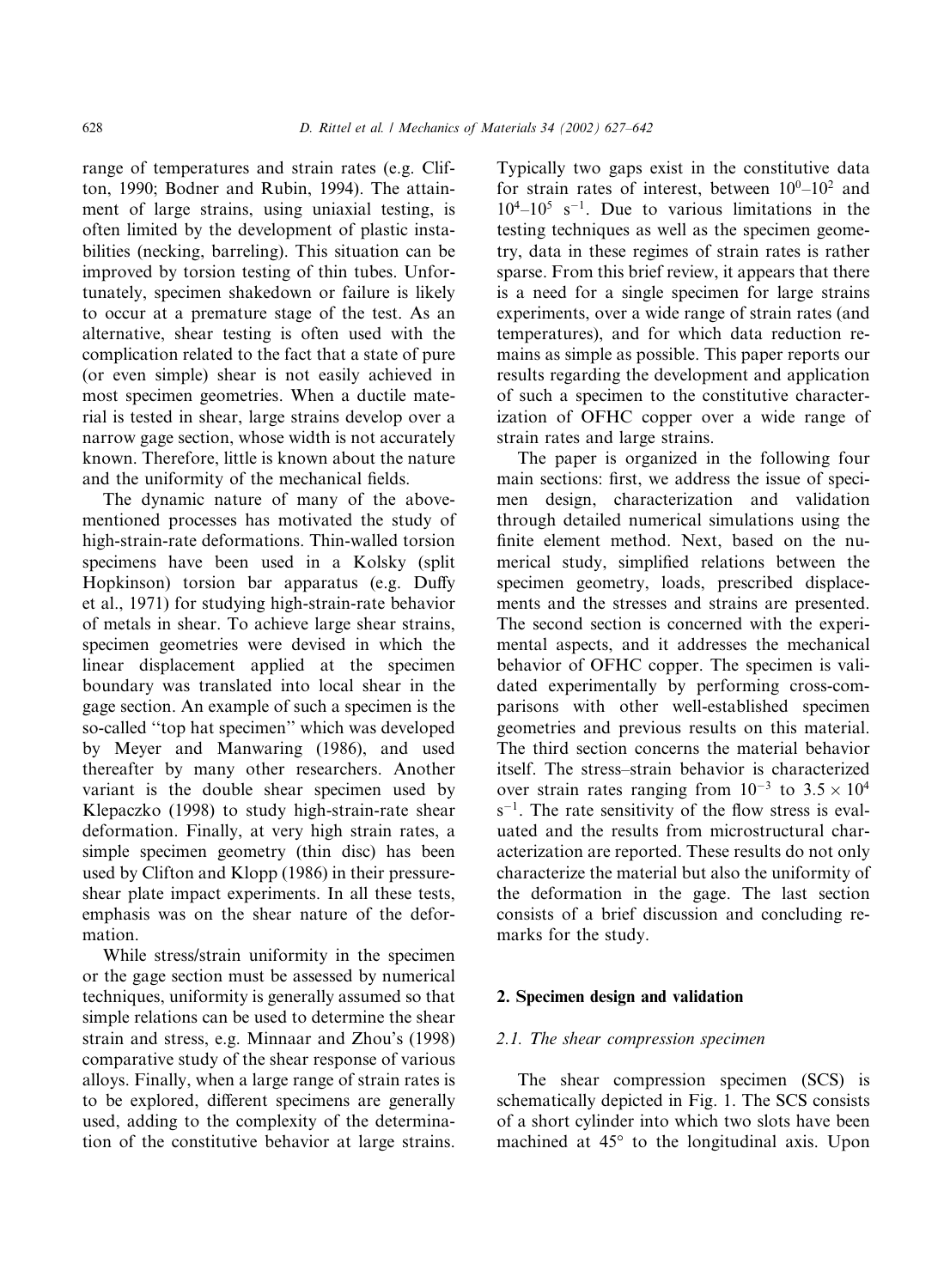

Fig. 1. Schematic representation of the SCS. All dimensions are in mm.  $h$ , t and  $\Phi$  are the geometrical parameters used for stress and strain determination. The deformed specimen is made of commercial copper.

compression of the cylinder, the gage section experiences a dominant state of shear deformation. The gage section is defined by its height  $(h)$  and thickness  $(t)$ . The diameter of the cylindrical sections  $(\Phi)$  is chosen such that they remain elastic during the test. These sections transfer the vertical displacements and loads to the gage. A clearance  $(\rho)$  is machined, to provide visual access to the gage and facilitate diagnostics (e.g. real-time temperature monitoring, or deformation related features). The clearance does not affect load transmission to the gage. A typical deformed copper specimen is also shown in Fig. 1. In this figure the shear dominated nature of the gage deformation is clearly illustrated.

# 2.2. Numerical analysis of the shear compression specimen

## 2.2.1. Finite element model and results

The SCS was discretized for three-dimensional, implicit, static finite element analysis, using eight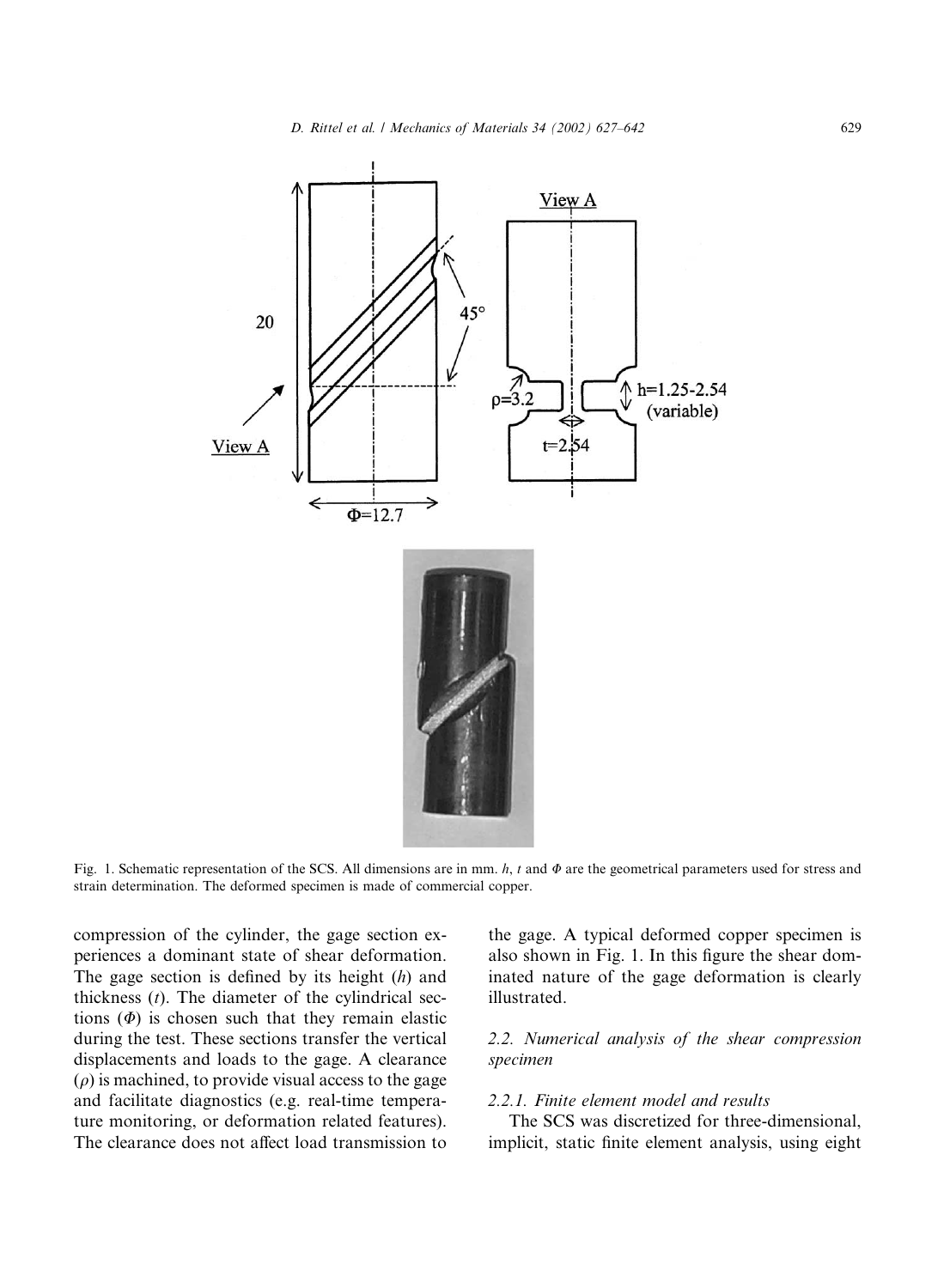

Fig. 2. The meshed specimen used for finite element calculations.

node isoparametric brick-type elements (Fig. 2). The model comprised about 800 elements and was solved using the **ABAQUS** finite element code (Hibbitt et al., 1996). Uniform vertical displacements (d) were applied to the upper boundary of the specimen, while the motion of the lower boundary (base) was constrained in the vertical direction only (no lateral frictional constraint) (Fig. 3). The analysis accounts for large deformations (geometrical non-linearities) and large strains. The material behavior was modeled by a bilinear (elastic and linear hardening) isotropic hardening  $J_2$  plasticity. Two generic material behaviors were considered, having identical Young's modulus and yield stress, but having different hardening moduli (Table 1). These materials were selected to represent a typically ''soft'' and a typically ''hard'' material, to represent two extreme types of material response. In the sequel, the calculated stresses and strains are referred to the deformed configuration and are therefore true stresses and true strains. Stresses and strains are expressed in the local gage coordinate system (denoted by subscript b in Fig. 3).

#### 2.2.2. Boundary conditions for the gage section

The first result concerns the influence of the stiffness of the cylindrical sections of the SCS on



Fig. 3. Schematic representation of the boundary conditions for the numerical model. The local gage coordinate system is indicated by subscript b. B indicates the control point for which vertical displacements were calculated as a function of the prescribed displacement d, as shown in Fig. 4.

| Table 1                                                   |  |  |  |  |  |
|-----------------------------------------------------------|--|--|--|--|--|
| Constitutive parameters for the two types of model metals |  |  |  |  |  |

| Material | Yield<br>stress<br>(MPa) | Young's<br>modulus<br>(GPa) | Poisson's<br>ratio | Hardening<br>modulus |
|----------|--------------------------|-----------------------------|--------------------|----------------------|
| Hard     | 400                      | 210                         | 0.33               | E/100                |
| Soft     | 400                      | 210                         | 0.33               | E/500                |

the displacements exerted on the gage section. A verification of the vertical displacement of two symmetrically located edge points on the gage showed that the two points experience identical vertical displacements, regardless of the kind of material, as shown for one point (B) in Fig. 4. For the hard material, the local displacement is identical to the prescribed displacement for a limited range only (up to  $d = 0.7$  mm,  $d/h = 0.28$ ). By contrast, the local and prescribed displacements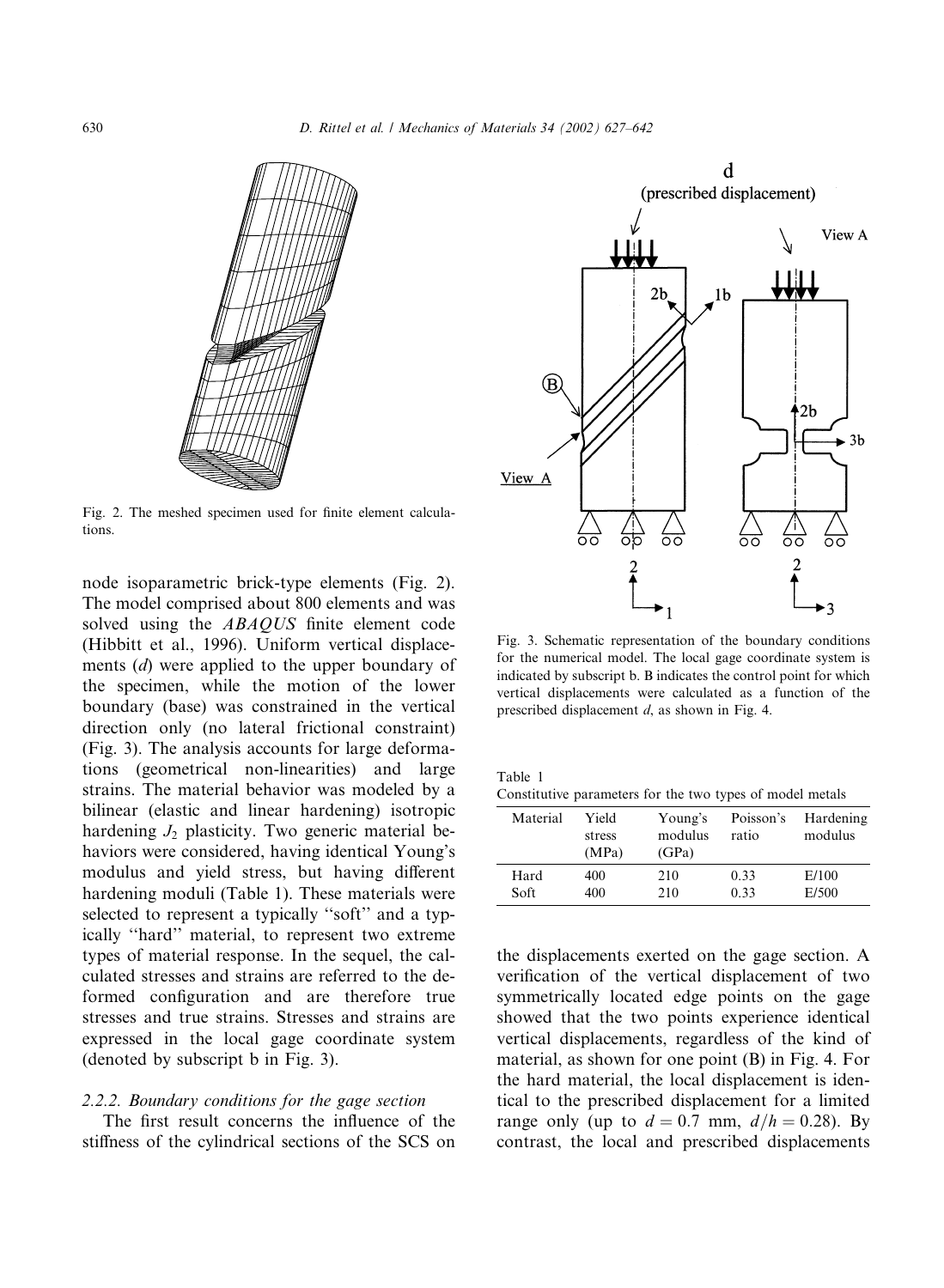

Fig. 4. Computed vertical displacements of the representative gage point B, as a function prescribed d. Note that for the soft material, there is a one to one correlation between these two displacements, (a) 2.54 mm gage height, (b) 1.27 mm gage height.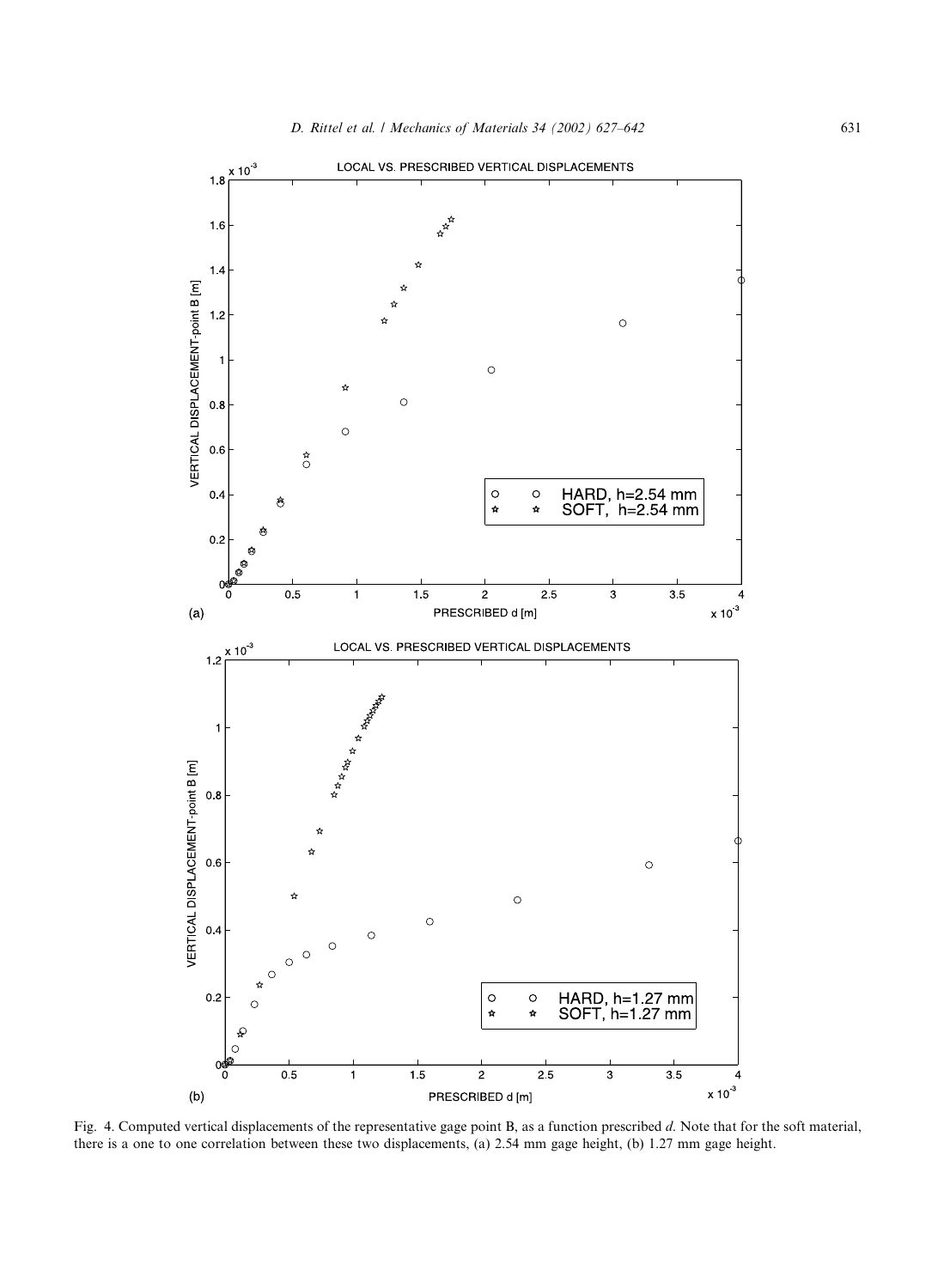are virtually identical for the soft material for the overall prescribed displacement range. As shown in Fig. 4, reduction of the gage height  $(h)$  to half its previous value yielded similar results. The relation between local and prescribed displacements remains as before, with the distinction that the matching range for the hard specimen is now reduced to about half its previous value, i.e. about 0.35 mm. These results show that the cylindrical parts of the SCS just transfer the load to the gage section without any undue permanent deformation. In this aspect, the cylindrical parts of the SCS remain elastic similar to the discs confining the specimen in the pressure-shear configuration (Clifton and Klopp, 1986). It is therefore concluded that the boundary displacements are identical to those experienced by the gage section for a soft material, regardless of the gage height.

#### 2.2.3. Stress and strain fields

The shear strain and shear stress distributions, expressed the local gage system, are shown in Fig. 5a and b respectively for a prescribed boundary displacement of  $d = 1$  mm. While these results characterize the soft material, similar results were obtained for the hard material, indicating that the shear stress and strain fields are reasonably uniform in the gage of the SCS. The equivalent plastic strain and (Mises) stress is shown for the same specimen, in Fig. 6a and b, respectively. A localized stress concentration is noticeable along the transition region from the cylindrical part to the gage section. This transition region was modeled as a right angle, whereas in reality, this sharp corner becomes a fillet during the machining process. These figures confirm the uniformity of the equivalent stress and strain fields in the vast majority of the gage section.

Additional insight is gained by considering the individual stress (strain) components in the gage section. The element at the center of the gage section was selected, as representative on the basis of the uniformity of the stress and strain fields. Characteristic results are shown in Figs. 7 and 8. These figures show that the gage section experiences non-proportional loading in which each



Fig. 5. Computed shear stress (a) and shear strain (b) components in the local gage coordinate system. Soft material,  $h = 2.54$  mm, prescribed  $d = 1$  mm.

stress component evolves independently with a noticeable confining effect of the negative stress components. Examination of the strain components indicates a dominance of the shear strain component,  $\varepsilon_{12}$ . These results also indicate that the kinematics of the deformation and the resulting stress distribution are not amenable to a simple analytical description such as simple shear, which is commonly assumed for other kinds of shear specimen geometries.

It can thus be concluded that the stress and strain fields are reasonably uniform in the gage section. While the stress and strain components do not correspond to simple shear, the gage deformation is dominated by shear.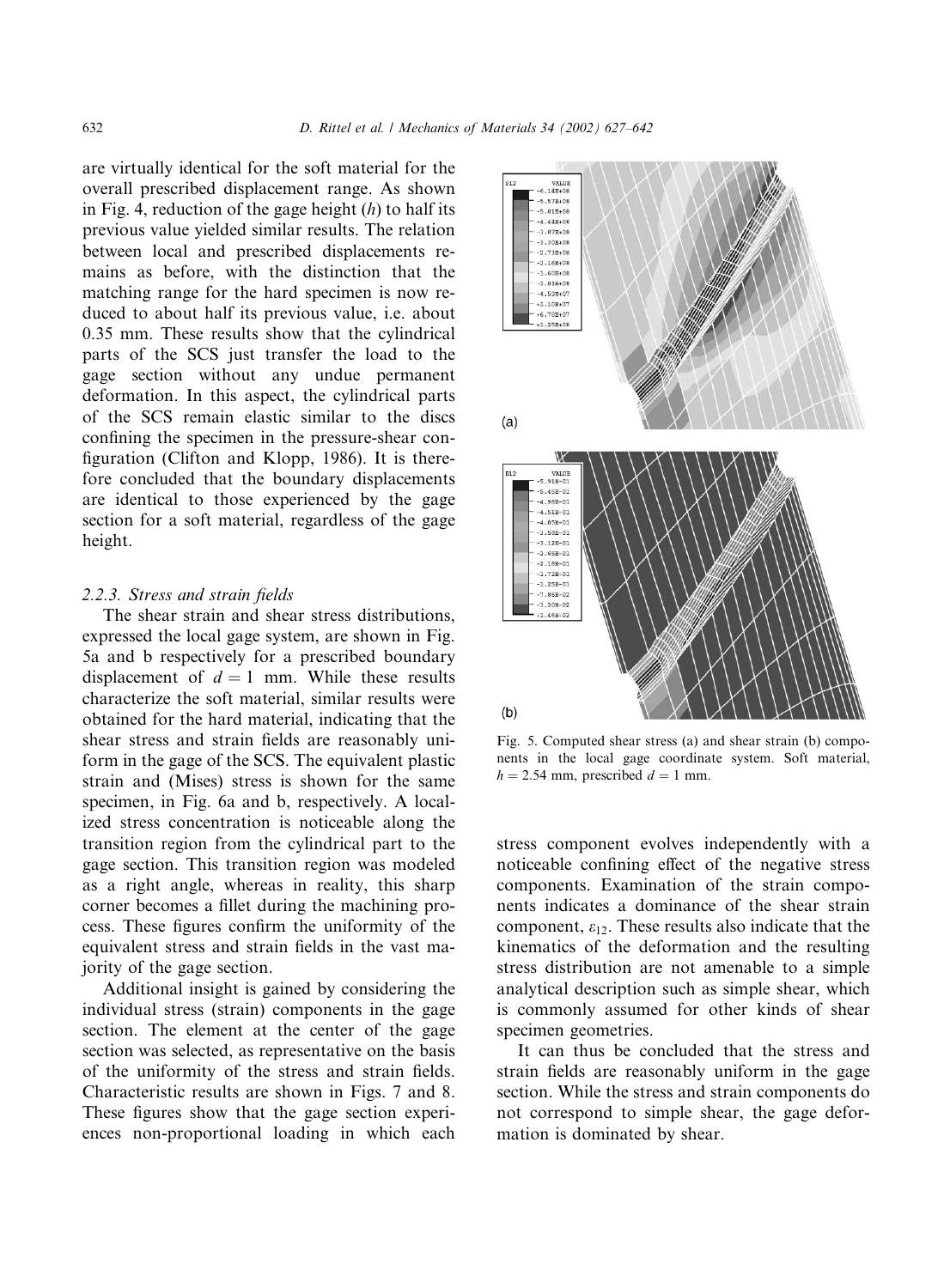VALUE<br>  $+2.33E+08$ <br>  $+3.09E+08$ <br>  $+3.86E+08$ <br>  $+4.63E+08$ <br>  $+4.63E+08$ 

 $+5.40E+08$ <br> $+6.17E+08$ <br> $+6.93E+08$ 

 $\begin{array}{r} +6.93\text{E}+08\\ +7.70\text{E}+08\\ +8.47\text{E}+08\\ +9.24\text{E}+08\\ +9.24\text{E}+08\\ +1.00\text{E}+09\\ +1.08\text{E}+09\\ +1.15\text{E}+09\\ +1.23\text{E}+09\\ +1.23\text{E}+09\\ \end{array}$ 

 $\begin{array}{c} \mathtt{VALUE} \\ +0\, ,\, 0\, 0\,\mathtt{E} * 0\, 0 \end{array}$ 

 $\begin{array}{r} \texttt{+2,982-02}\\ \texttt{+5.978-02}\\ \texttt{+8.958-02}\\ \texttt{+8.958-02}\\ \texttt{+1.198-01}\\ \texttt{+1.798-01}\\ \texttt{+2.098-01}\\ \texttt{+2.998-01}\\ \texttt{+2.698-01}\\ \texttt{+2.698-01}\\ \texttt{+3.288-01}\\ \texttt{+3.388-01}\\ \texttt{+3.588-01}\\ \texttt{+3.588-01}\\ \texttt{+3.588-01}\\ \texttt$ 

 $+3.88E-01$ 

 $(b)$ 

MISES

 $(a)$ 



Fig. 6. Computed Mises equivalent stress (a) and equivalent plastic strain (b), expressed in the local gage coordinate system. Soft material,  $h = 2.54$  mm, prescribed  $d = 1$  mm.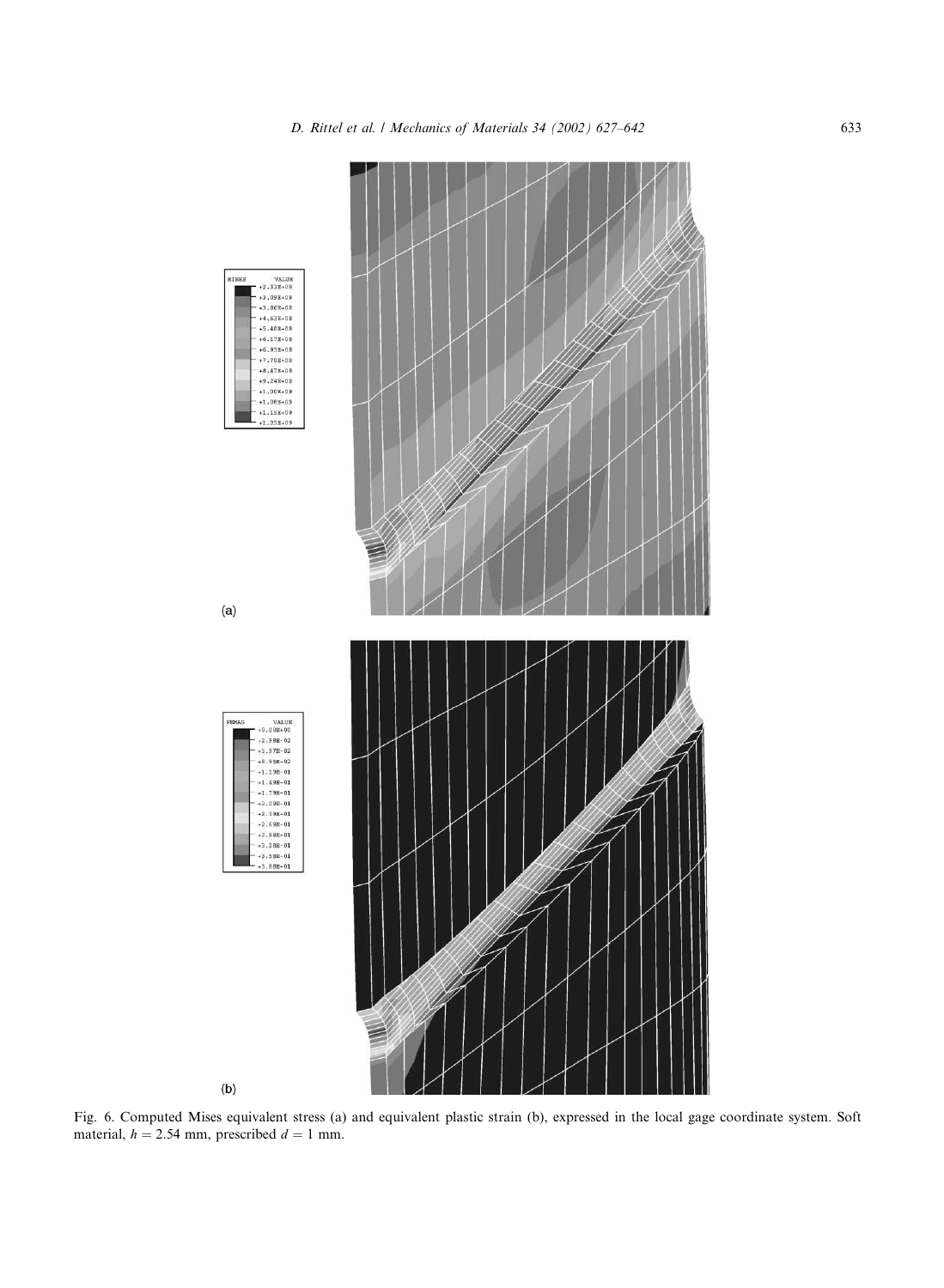

Fig. 7. Calculated strain components in an element located in the center of the gage, at mid-thickness.

#### 2.2.4. Kinematics of deformation and stress state

Based on the specimen geometry and loading (Fig. 2a), a material element in the gage section of the deforming SCS specimen can be idealized as shown in Fig. 9.  $h$  is the height of the gage section and  $\psi$  is the angle between the normal to the gage section and the axis of loading.  $\Phi$  and t are the diameter of the cylindrical section and thickness of the gage section respectively. In the present investigation,  $\psi$  is chosen to be 45<sup>o</sup> to coincide with the plane of maximum shear.  $X_i$  and  $x_i$  are the cartesian coordinates of the position vector of a particle in the undeformed (reference) and deformed (current) configurations of axes aligned with the gage section, respectively.

Assuming the deformation to be isochoric (since no volume change occurs during plastic flow), the kinematics of deformation can be expressed as:

$$
x_1 = (1 - \lambda)X_1 + \kappa X_2 \n x_2 = X_2/(1 - \lambda^2) \n x_3 = (1 + \lambda)X_3
$$
\n(1)

where  $\kappa$  and  $\lambda$ , are the amount of shear and lateral extension in the thickness direction respectively.  $\lambda = 0$  corresponds to the case of simple shear. However, due to the finite value of h,  $\lambda$  is not equal to zero which results in normal deformation in the  $X_3$  and  $X_1$  directions, and to preserve volume, in the  $X_2$  direction also. For a prescribed normal displacement in the axial direction of the cylinder, the shear  $\kappa$  can be approximated from the geometry as d tan  $\psi/h$ , and hence for  $\psi = 45^{\circ}$ ,  $\kappa = d/h$ . However,  $\lambda$  is far more complicated to be described by simple analytical formula since this is dependent on the assumption made regarding the state of stress or deformation in the thickness direction  $(X_3)$ , e.g. plane stress.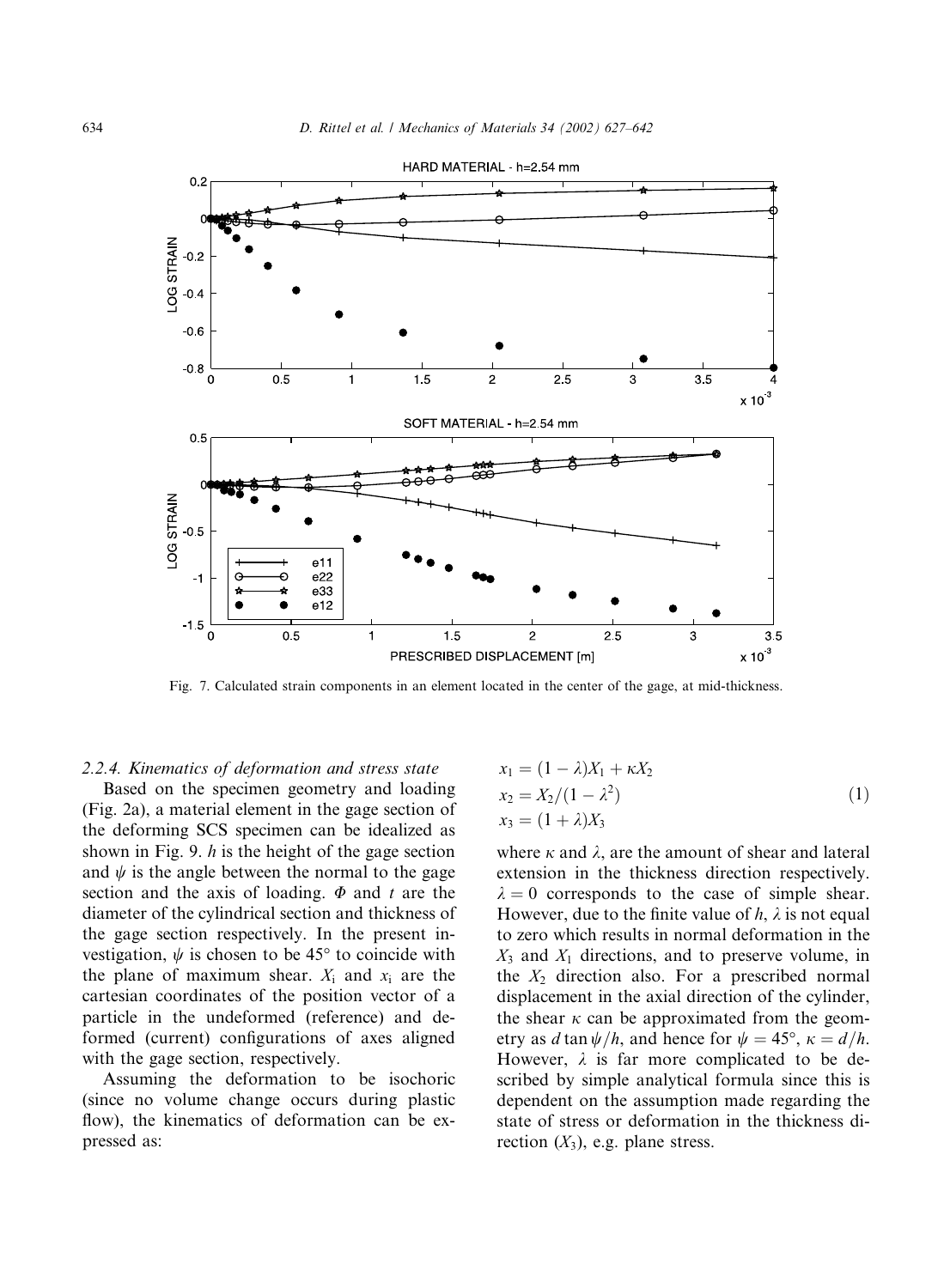

Fig. 8. Calculated stress components in an element located in the center of the gage, at mid-thickness.



Fig. 9. Schematic representation of the specimen geometry and kinematics of deformation in the gage section.

### 2.2.5. A simple stress–strain relationship

The next step is the identification of a simple relationship expressing the equivalent true stress  $(\sigma_e)$ , equivalent plastic strain  $(\varepsilon_e)$ , strain rate  $(\varepsilon_e)$ and applied load  $(P)$  in terms of the geometrical parameters of the SCS and the applied loads.

Based on the results of the foregoing finite element analysis, the following relations are proposed:

$$
\varepsilon_{\rm e} = \frac{d}{h}; \quad \dot{\varepsilon}_{\rm e} = \frac{\dot{d}}{h} \tag{2}
$$

$$
\sigma_{\rm e} = 0.85(1 - 0.2\epsilon_{\rm e})\frac{\rm P}{\phi t} \tag{3}
$$

These simple approximations hold very well, irrespective of the gage height, for equivalent strains of typically  $\varepsilon_e = 0.4$  for the hard material (Rittel et al., 2000) and  $\varepsilon_e = 1$  for the soft material (Fig. 10). At the present stage, these relations apply to a limited strain range. Additional specialized calculations are needed to extend their range of validity to higher strains.

Therefore, in the given strain range, measured loads and displacements can be used to determine the equivalent true stress–plastic strain relationship, as shown in the next section.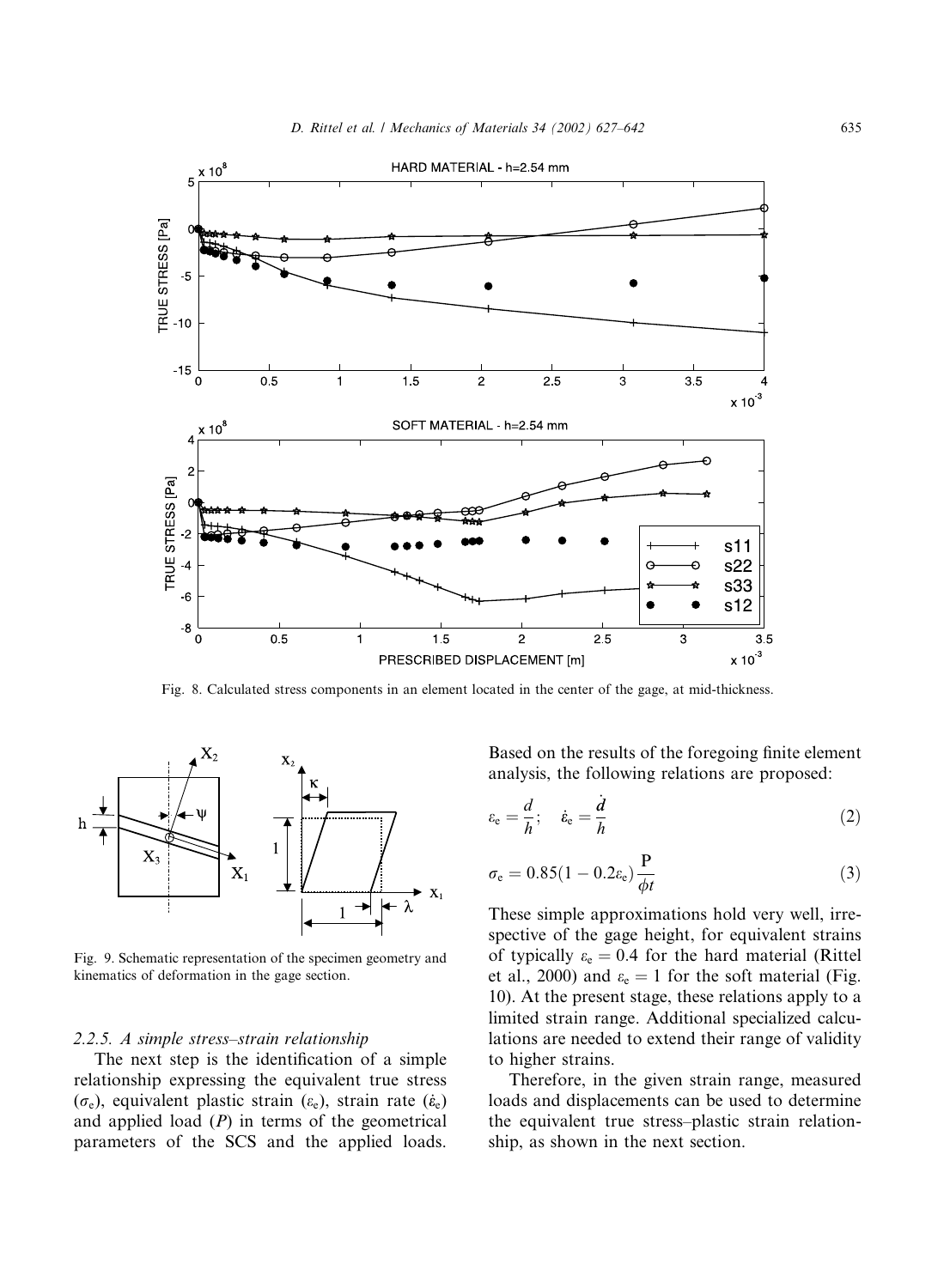

Fig. 10. Calculated and approximated (Eqs. (1) and (2)) equivalent stresses and strains. Soft material with two gage heights. The approximation is excellent up to typically  $\varepsilon_{eq} = 1$ .

## 3. Experimental results

## 3.1. Material and experimental

The material selected for detailed investigation using the SCS specimen geometry was OFHC (copper), obtained in the form of a 12.54 mm  $(\Phi)$ diameter bar. The material was tested in this asreceived condition without heat treatment of any kind. SCS specimens were machined with various nominal gage heights, h (2.54 mm, 1.27 mm, and 0.7 mm), along with cylindrical specimens (CS), 7.5 mm in diameter and of varying lengths (12.5 mm, 7.5 mm) to reach various strain rates.

Quasi-static testing was first carried out on an INSTRON screw driven machine to ''calibrate'' the SCS versus the CS. Additional testing was carried out on a servo-hydraulic MTS machine (displacement control) to reach higher crosshead velocities resulting in higher strain rates. High strain rate compressive testing was carried out using a Kolsky (split Hopkinson) pressure bar (Kolsky, 1949). The data reduction procedure and preliminary results can be found in Rittel et al. (2000).

#### 3.2. A comparison between SCS and CS

As reported in Rittel et al. (2000), the flow curves obtained in the quasi static  $(10^{-4}$  and  $10^{-3}$  $(s^{-1})$  and dynamic (up to  $9 \times 10^3$  s<sup>-1</sup>) strain rate regime were quite similar for both CS and SCS specimens. This observation validates the overall SCS concept proposed here. In the sequel, we will address additional experiments performed recently at higher and intermediate strain rates.

### 3.3. The SCS at high strain rates

High-strain-rates experiments were carried out on SCS with a gage height of  $h = 1.20$  mm. In these experiments, the nominal strain rate, according to Eq.  $(1)$  was 32,000 s<sup>-1</sup>. A typical stressstrain curve is shown in Fig. 11. The data have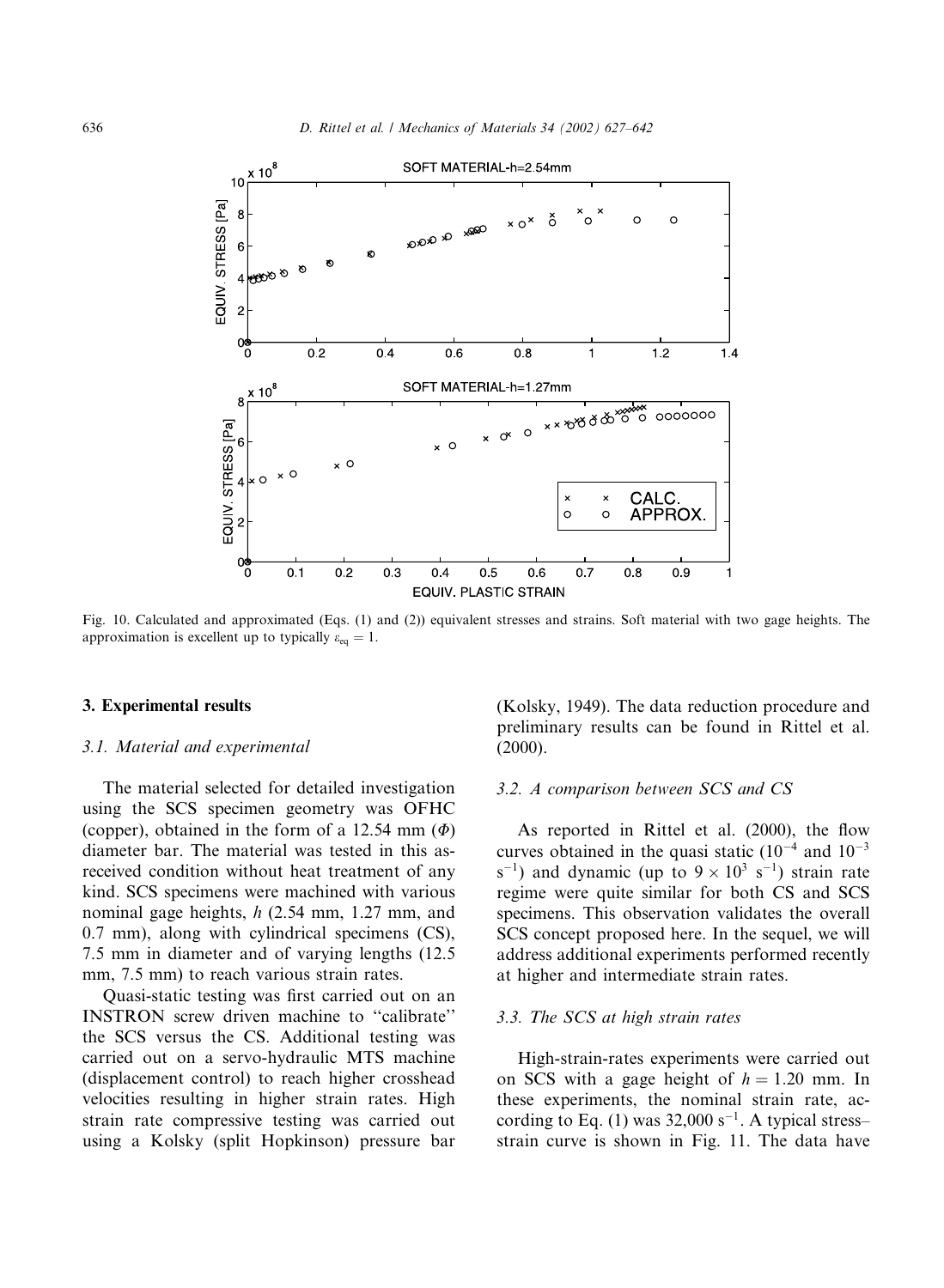

Fig. 11. Experimental stress–strain curve for an OFHC specimen deformed at a nominal strain rate of  $32,000 s^{-1}$ . Results are plotted for the complete analysis (3-signal), assuming equilibrium (2-signal) and their average.

been processed using all three incident, reflected and transmitted signals (3-signal), and assuming 3specimen equilibrium (2-signal), Rittel et al. (2000). As shown in this figure, the two calculations yield different results up to an initial strain of 0.4. Past this initial strain where transient effects are important, the stress–strain curves become identical. The observed initial discrepancy between the two analyses stems from the fact that the length of the SCS is finite, so that a certain time is required for equilibrium to establish over the entire cylindrical specimen as a whole. This state of affairs is well known in relation to high strain rate testing with a Kolsky bar. However, as noted in Rittel et al. (2000), the small gage dimensions allow for *gage* (*local*) *equilibrium* to be reached at a much earlier stage of the deformation. Therefore, the equilibrium assumption (2-signal) is probably closer to the actual stress state in the gage than the strongly oscillating prediction of the full (3-signal) analysis.

Nevertheless, the conservative approach adopted here is to use the average stress–strain curve while reporting quantitative results in the range of overlap between the two approaches, that is  $\varepsilon_e = 0.4$ –1, in this specific case. This same approach was adopted and validated through the successful comparison of the results obtained with SCS and cylindrical specimens at a strain rate of  $9000 \text{ s}^{-1}.$ 

It is worth noting that the highest strain rate reported here is  $32,000$  s<sup>-1</sup>. Yet, this value is not a limit, as higher rates could be reached by additional shortening of the gage height. The present result shows that the strain-rate gap between 104  $s^{-1}$  (Kolsky bar) and  $10^5$   $s^{-1}$  (pressure-shear plate impact) can thus be bridged by means of the SCS.

## 3.4. The SCS at low strain rates

Quasi-static experiments are seldom carried out at rates in excess of  $1 \text{ s}^{-1}$ . Consequently, there is a gap in the  $1-100$  s<sup>-1</sup> range of strain rates that cannot be bridged easily using conventional testing equipment or specimens. A series of tests was carried out using SCS specimens with a gage height of 0.7 mm, loaded by means of a servohydraulic machine. In these experiments, the highest crosshead velocity was 40 mm/s. The results presented below have been corrected with respect to the stiffness of the loading train, i.e. machine compliance. Typical strain rates achieved in this series of experiments was  $\dot{\epsilon}_e = 0.6, 13, 38$ and 59  $s^{-1}$ . It is readily observed that these strain rates lie exactly in the above-mentioned strain rate gap. Characteristic stress–strain curves are shown in Fig. 12 for selected strain rates. In this figure, the maximum calculated strain does not exceed 1, according to the range of validity of Eq. (2). Such a strain corresponds to a vertical displacement of 0.7 mm. Yet, in the experiments, the maximum displacement reached a maximum value of 2 mm, corresponding to an extrapolated maximum equivalent strain of 2.85. This value is mentioned as an indication for comparison purposes only, until the range of applicability of Eq. (2) can be extended to higher strains.

As shown in Fig. 12, the strain rate sensitivity of OFHC copper is evident, but the nature of the flow curve is influenced by the strain rate as well. As the strain rate is increased, the strain hardening decreases, to reach an ideal plastic-like behavior at  $0.6$  s<sup>-1</sup>. As the strain rate is increased the material exhibits negative strain hardening. By contrast, the stress–strain relation at high strain rates (Fig. 11)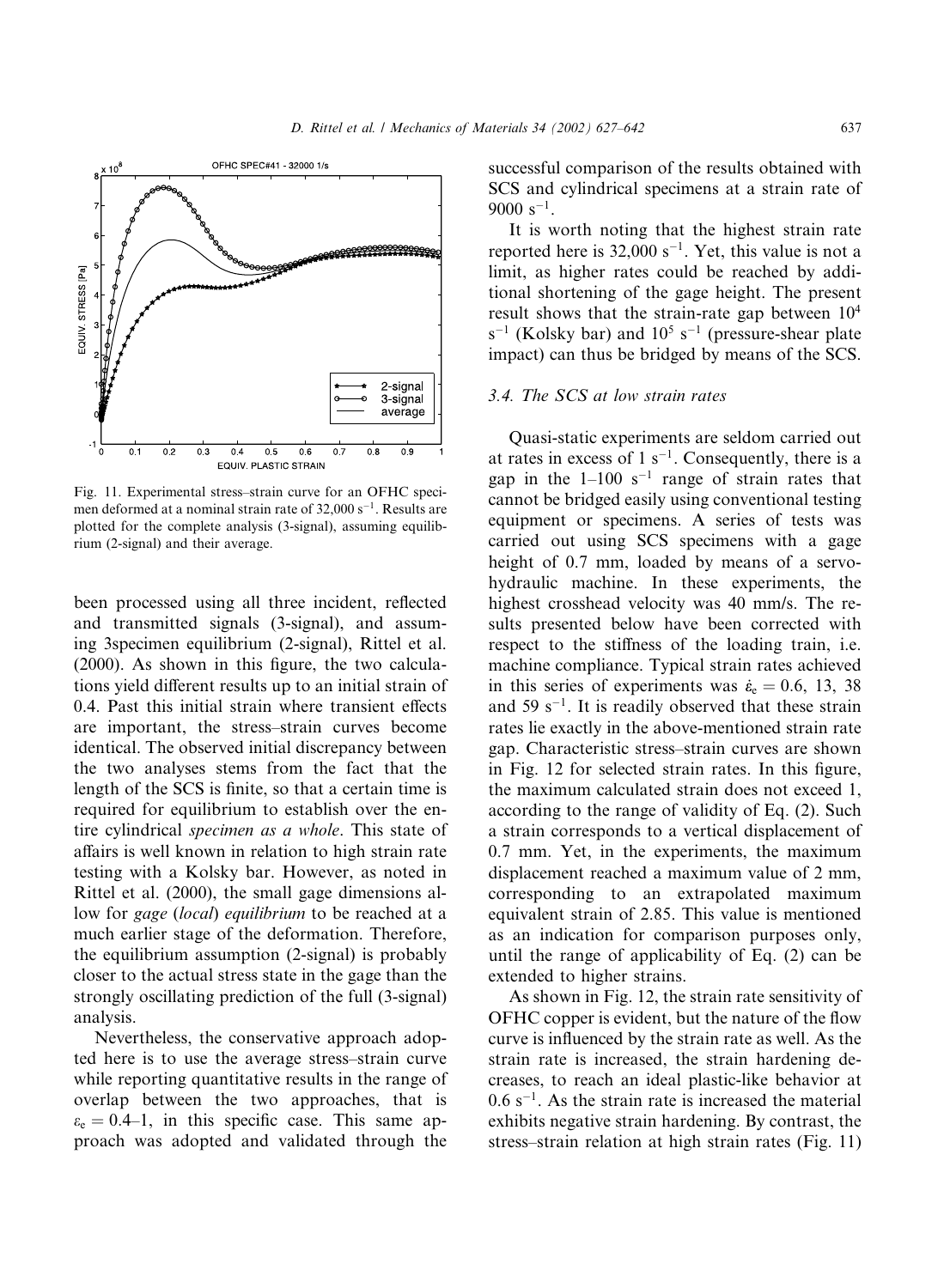

Fig. 12. Typical stress–strain curves for OFHC specimens deformed at nominal strain rates of  $10^{-3}$ , 0.6 and 59 s<sup>-1</sup>. Note the rate sensitivity of the material that affects both the flow stress and hardening characteristics.

exhibits little hardening and no softening in the investigated strain range. The reason for this discrepancy is not clear at that stage, and it appears that a detailed characterization of the microstractural changes in the gage material is required to characterize the mechanical behavior of this material. Preliminary results will be shown in the following section.

Fig. 13 displays the flow stress at an equivalent plastic strain of 0.5, as a function of the strain rate.



Fig. 13. Strain rate dependence of the flow stress of OFHC copper at an equivalent plastic strain of 0.5. The strain rate range varies from  $10^{-3}$  to  $3.2 \times 10^{4}$  s<sup>-1</sup>. The results have been obtained using SCS only. Results by Nemat-Nasser et al. (1998) have been added for comparison purposes.

This figure illustrates the point that a wide range of strain rates can be investigated with a single specimen type. Results of Nemat-Nasser et al. (1998) have been added for comparison and illustration of the general good agreement between two different specimen geometries, namely the SCS and the CS.

#### 3.5. Microstructural characterization

Microstructural characterization was performed by sectioning specimens at mid-thickness through the gage section. The specimens were polished and etched using standard metallographic techniques. The characterization included optical and scanning electron microscopy. Fig. 14 shows the general microstructure of the gage section and its vicinity in a specimen (#33) which was tested at a strain rate of  $\dot{\epsilon}_e = 18,000 \text{ s}^{-1}$ . The maximum equivalent strain was  $\varepsilon_e = 2.2$ , based on Eq. (2). The deformation of the gage appears to be homogeneous (Fig. 14a) and the reorientation of the grains inside the gage section is evident (Fig. 14b). Examination at a higher magnification reveals the presence of a boundary layer in which the flow of the grains is more pronounced. This narrow layer appears to be 50 µs wide and it is corroborated by the finite element calculation as well. An important point is that the deformation is confined and uniform over the gage section, so that the width of the deformed layer is not a variable. This point is further supported in Fig. 15, which shows the macroscopic cross section of another specimen (#43) which was deformed at a higher strain rate,  $\dot{\epsilon}_e = 28,000 \text{ s}^{-1}$ . Here, the maximum equivalent strain was  $\varepsilon_e = 3.8$  (according to Eq. (2)). The gage section etches readily and is well delineated (Fig. 15a). Examination at higher magnification reveals a layer in which the individual grains are no longer discernable (Fig. 15b). The thickness of this layer is constant and equal to the gage thickness, thus revealing a uniform concentrated shear in the gage section. Similar but somehow less uniform layers has been observed in the top-hat specimens by Andrade et al. (1994), who also noted that the width of the shear layer increased with the strain.

Finally, microstructural examination of the deformed copper grains inside the sheared layer reveals a substructure of small equiaxed grains with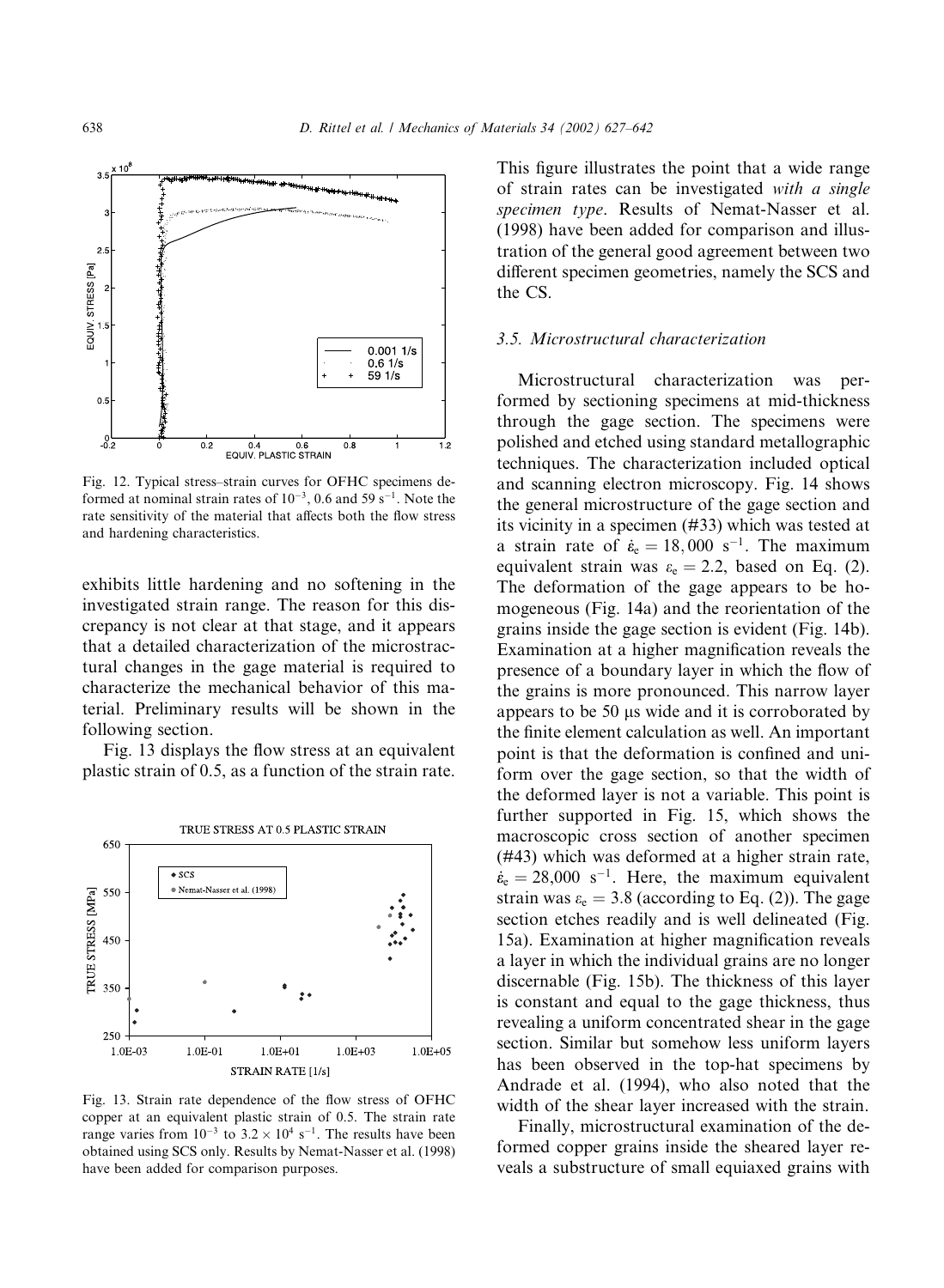

Fig. 14. Typical microstructure of the material used in the present study. Nominal strain rate of  $18,000 s^{-1}$ , maximum strain of 2.2. The SCS has been sectioned perpendicular to the gage, and the depth of the section has been selected to outline the parallel lines of the gage section. (a) Low magnification. Note the uniform deformation of the gage material. Individual grains are discernable. (b) Higher magnification. Note the presence of a narrow boundary layer (about 50  $\mu$ m) at the transition between the cylindrical part and gage section.



Fig. 15. Typical microstructure of the material used in the present study. Nominal strain rate of  $28,000 s^{-1}$ , maximum strain of 3.8. The SCS has been sectioned perpendicular to the gage. (a) Low magnification. The gage section etches readily, showing a uniform deformation pattern. (b) Higher magnification. The individual grains in the gage are no longer discernable.

a typical average diameter of  $1-2 \mu m$  (Fig. 16). Fine equiaxed grains have been identified as a result of dynamic recrystallization in this material by several authors (see, e.g. Andrade et al., 1994; Hines and Vecchio, 1997). However, the reports mention typical grain sizes of 150–300 nm for various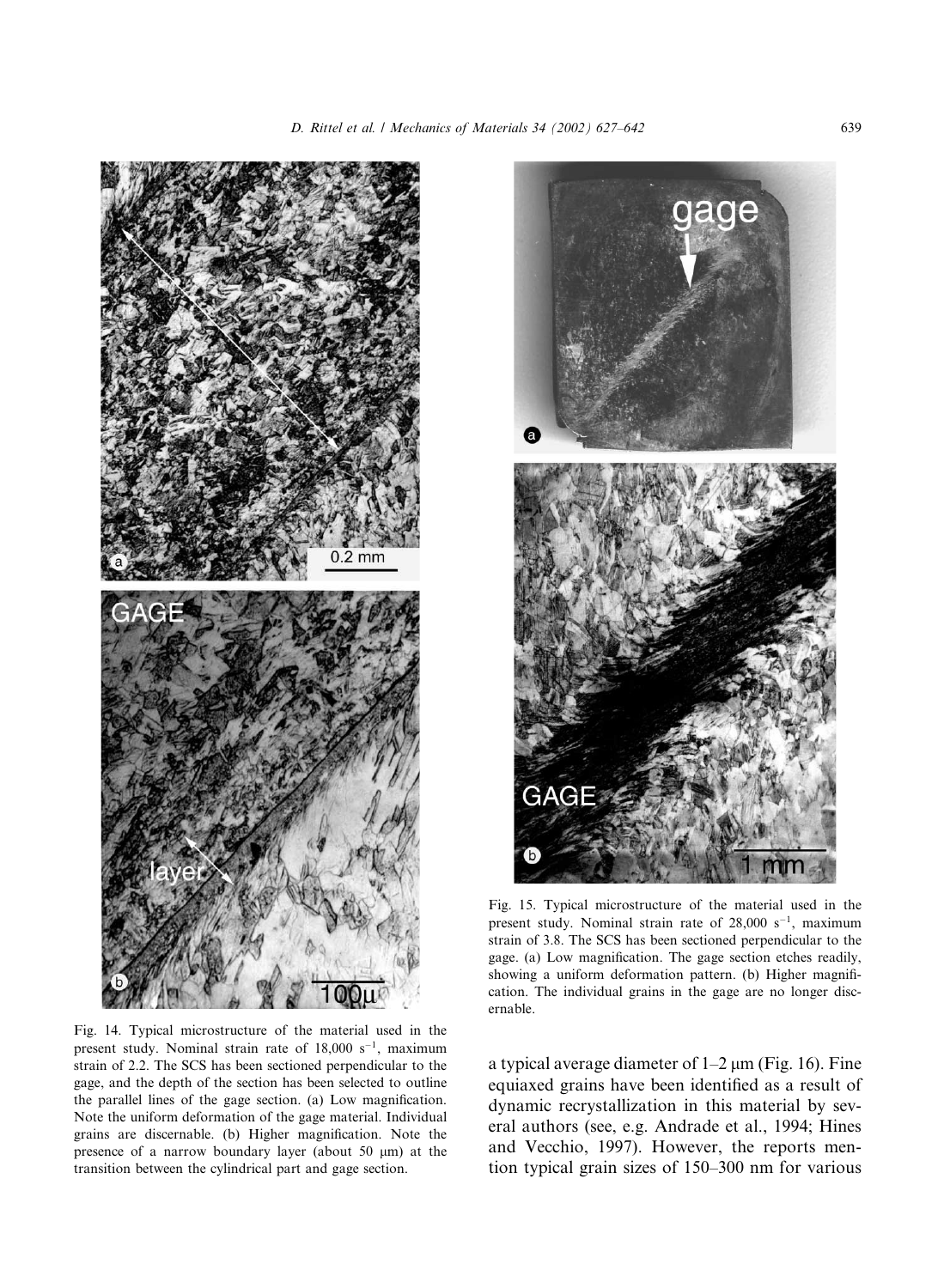

Fig. 16. Scanning electron micrograph, typical of the material inside the highly deformed grains of the specimen shown in Fig. 15. The high magnification reveals small, micron diameter, equiaxed grains which are characteristic of recrystallized material.

materials (e.g. Monel by Li et al., 2000), a size that is much smaller than the present observation, unless the deformation process was carried out at a higher temperature (523 K in Andrade et al., 1994). The kinetics of the recrystallization has not been addressed in the present study. A detailed study of the microstructure of the deformed material is currently under way and will be reported in the future. Hines and Vecchio (1997) reported that temperature rise associated with the thermomechanical coupling does not play a significant role in dynamic recrystallization. These authors calculated the temperature rise using a constitutive model Zerilli and Armstrong (1987). They found that the maximum temperature reached inside the sheared region was 500 K. At this stage, a simple estimate of the temperature rise can be obtained by assuming that all the mechanical work gets converted into heat in a supposedly adiabatic deformation process, according to

$$
\Delta T = \frac{\beta W_{\rm p}}{\rho C_{\rm p}}\tag{4}
$$

in which  $\beta$ , is the fraction of plastic work converted into heat (Mason et al., 1994; Kapoor and Nemat-Nasser, 1998; Rittel, 1999),  $W_p$  is the plastic work,  $\rho$  and  $C_p$  are the density and heat capacity respectively. For a representative stress level  $\sigma = 500$  MPa (Fig. 11),  $\varepsilon_{eq} = 3.8$ ,  $\rho = 8890$  kg/m<sup>3</sup> and  $c_p = 390$  J/kg K, equation Eq. (4) yields a temperature rise  $\Delta T = 493$  K assuming  $\beta = 0.9$ . This result is quite consistent with the abovementioned estimate. The final temperature is thus 0.56 times the melting temperature of copper  $(T_m = 1356 \text{ K}).$ 

## 4. Discussion

The results presented in this paper are centered on two main themes, namely the presentation and validation of a newly developed specimen for large strain and high-strain-rate characterization of metals, and its application to the characterization of OFHC copper.

The SCS has been studied in detail by numerical analysis, and that its main characteristics are the following. The gage section undergoes a shear dominant mode of deformation. The equivalent stress and strain are *uniform* over a *fixed length* corresponding to the height of the gage section. The numerical study has shown that the cylindrical parts of the SCS do not play a role other than load transfer through prescribed displacements to the gage section. As in the case of other commonly used specimens, simple relationships for the true stress and true strain have been proposed, on the basis of the numerical study. This was done once it was clear that the gage section does not undergo deformations corresponding to simple or pure shear. Therefore, the relationships involve *equiva*lent measures of the stress and strain. Furthermore, these simple relationships do neither rely on assumptions of simple (pure) shear nor do they contain variable parameters such as the width of the shear layer.

Its simplicity makes the SCS attractive for constitutive testing over a wide range of strain rates (and temperatures). This was proposed, following the comparison of stress–strain characteristics obtained with the SCS and CS at various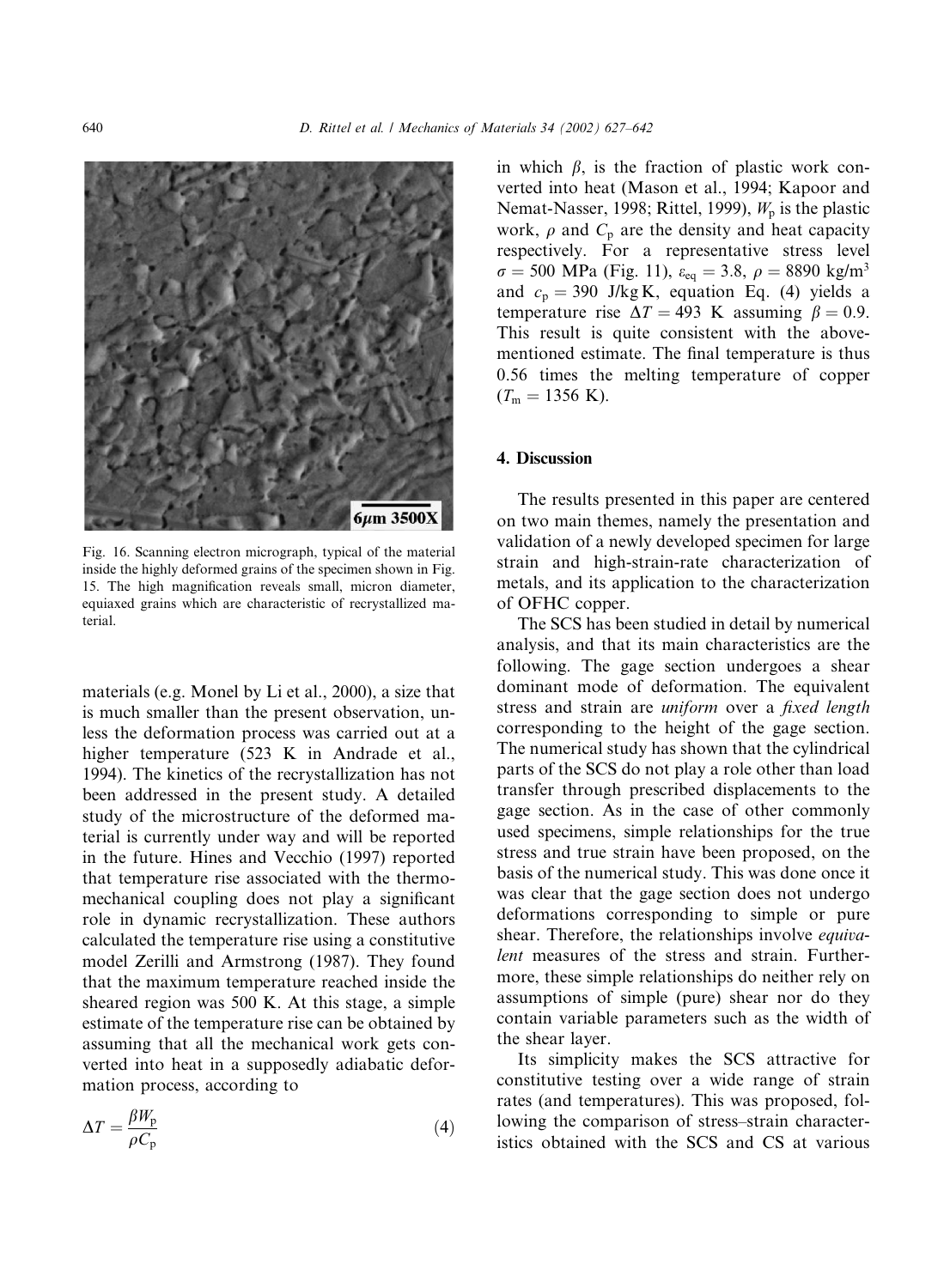strain rates. Consequently, the application of the SCS could be extended to higher strain rate characterization, both in the dynamic and in the "rapid" quasi-static domains. This resulted in the characterization of the constitutive behavior of OFHC copper over a wide range of strain rates, including two important domains of  $\dot{\epsilon}_e = 1-100$  $s^{-1}$  and  $\dot{\epsilon}_e > 10^4$  s<sup>-1</sup>. These domains are generally left unexplored due to limitations of the usual testing machines, or to specimen size requirements for the Kolsky apparatus. The important point is that the presented results were obtained using a unique specimen geometry. In this case, all the experiments carried out over a wide range of strain rates can be processed using similar equations, thus minimizing possible errors related to the uses of multiple specimen types.

As a remark, it should be noted that throughout this work, we have used Von Mises equivalent stress and strain values which do not take into account the development a deformation induced texture. Such a texture is responsible for the difference in the stress–strain curves obtained in tension, compression or torsion at large strains (Kocks et al., 1988). It appears that for OFE copper, there is a constant difference between the compression and torsion stress–strain curves. However, we have not attempted to take this effect into account, as this would require an additional study with a different emphasis.

Yet, there are two current limitations that require additional work. First is the uncertainty in the initial stress–strain curve part that relates to equilibrium considerations (due to the specimen finite dimensions). This limitation could be considerably reduced by additional numerical modeling of the gage section under dynamic loading, as the latter experiences equilibrium at the early stages of the deformation. In addition, slight geometrical changes, such as shortening of (one or both) the cylindrical sections of the SCS, would shorten the wave transit time through the specimen. The second limitation is related to the fact that deformations involving equivalent strains larger than unity have not yet been investigated. Here too, this limitation can be overcome by means of additional numerical work, using adequate techniques to account for the severe mesh

distortion that are inherent to large deformations. The simple relationships given in Eqs. (2) and (3) can reasonably be expected to apply to higher strains.

The results obtained for OFHC copper are not new in the sense that this material has been extensively studied in the past. Yet, it is important to note that the present method yields results that are in agreement with the previous results. Nevertheless, beyond mere illustration purposes, specific points deserve additional attention. First, the metallographic examination has shown that the deformation of the gage is uniform, regardless of the equivalent strain. This observation is an additional validation of the numerical predictions. It is also interesting to note that the individual copper grains in the gage section remain discernable at fairly large strain levels ( $\varepsilon_e = 2.2$ , Fig. 14), to disappear at higher strain levels, for which recrystallized grains are observed, in the SEM ( $\varepsilon_e = 3.8$ , Fig. 15). While (dynamic) recrystallization was not the central point of this work, it is nevertheless felt that the proposed framework based on the SCS should yield additional interesting insight into the deformation mechanisms of structural materials at large strains, over a range of strain rates. Specifically, the difference in hardening behavior at the "rapid" quasi-static  $(1-100 s<sup>-1</sup>)$  and high strain rates should be complemented by additional microstructural characterization using transmission electron microscopy.

# 5. Conclusions

- A new specimen (SCS), for large strain testing of materials, has been presented and analyzed.
- Numerical analysis of the SCS has shown that the state of strain and stress is quite complex and does not correspond to simple (or pure) shear, despite a dominant shear deformation. Yet, the equivalent plastic strain and stress are uniform over the gage section. Based on the numerical results, simple relationships were proposed to determine the equivalent plastic strain and stress.
- The numerical predictions were validated through comparisons with other specimen